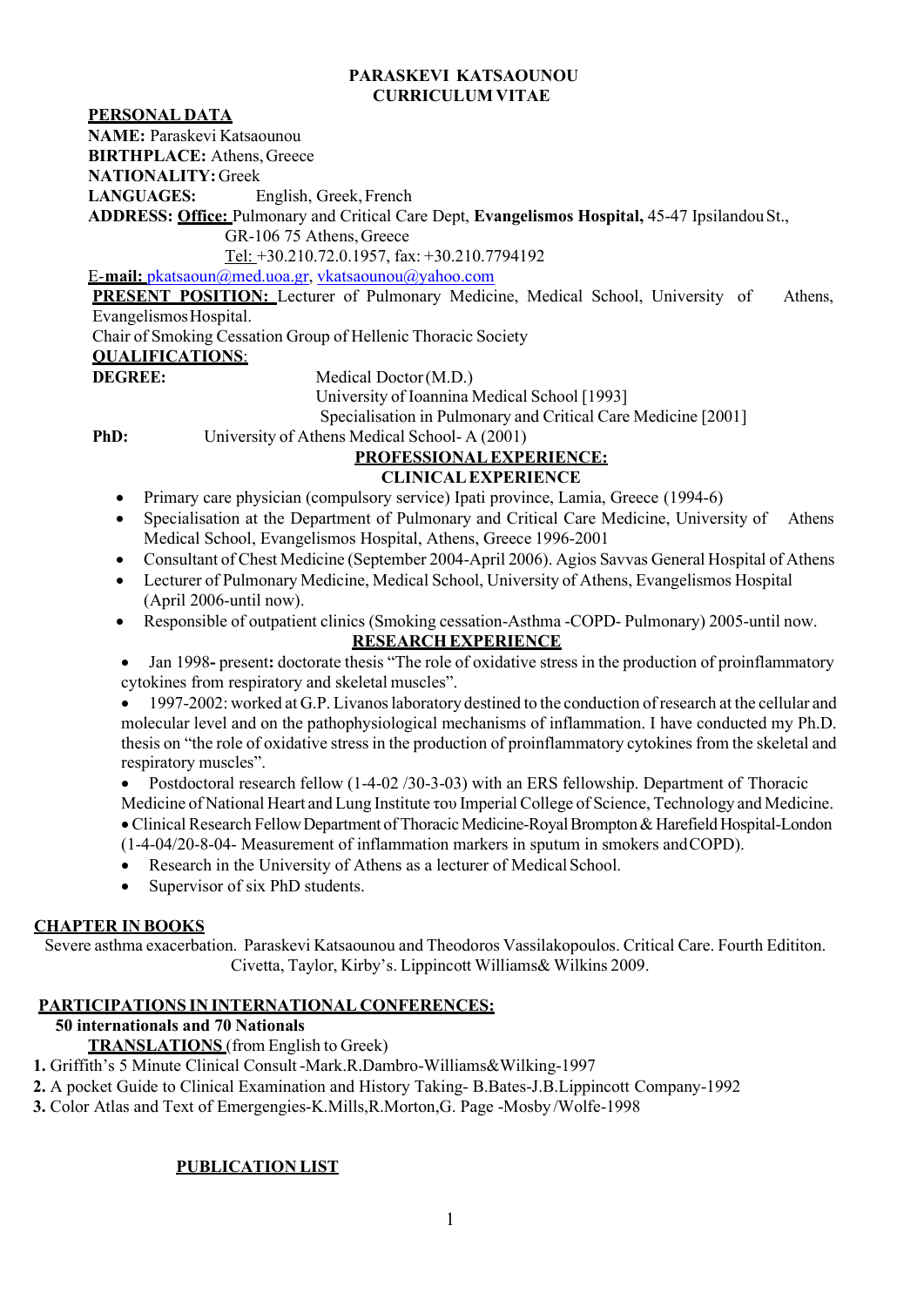1.Nogueira S., Driezen P., Fu M., Hitchman S., Tigova O., Castellano Y., Kyriakos C., Zatoński M., Mons U., Quah A., Demjén T., Trofor A., Przewoźniak K., Katsaounou P., Fong G., Vardavas C., Fernández E. Support for tobacco control measures among European smokers and recent quitters (2016-2018): Findings from the EUREST-PLUS ITC Europe Surveys. Tob Control. 2021 Mar 16:tobaccocontrol-2020-056177. doi: 10.1136/tobaccocontrol-2020-056177.

2.Katsaounou P, Buhl R, Brusselle G, Pfister P, Martínez R, Wahn U, Bousquet J. Omalizumab as alternative to chronic use of oral corticosteroids in severe asthma. Respir Med. 2019 Apr;150:51-62. doi: 10.1016/j.rmed.2019.02.003. Epub 2019 Feb 7. PMID: 30961951.

3.Damianaki A, Vagiakis E, Sigala I, Pataka A, Rovina N, Vlachou A, Krietsepi V, Zakynthinos S, Katsaounou P. Τhe Co-Existence of Obstructive Sleep Apnea and Bronchial Asthma: Revelation of a New Asthma Phenotype? J Clin Med. 2019 Sep 16;8(9):1476. doi: 10.3390/jcm8091476. PMID: 31527545; PMCID: PMC6780801.

4.Kahnert S, Driezen P, Balmford J, Kyriakos CN, Demjén T, Fernández E, Katsaounou PA, Trofor AC, Przewoźniak K, Zatoński WA, Fong GT, Vardavas CI, Mons U; EUREST-PLUS Consortium. Impact of the Tobacco Products Directive on self- reported exposure to e-cigarette advertising, promotion and sponsorship in smokers-findings from the EUREST-PLUS ITC Europe Surveys. Eur J Public Health. 2020 Jul 1;30(Supplement\_3):iii55-iii61. doi: 10.1093/eurpub/ckaa055. PMID: 32918820; PMCID: PMC7526780.

5.Nogueira SO, Tigova O, Driezen P, Fu M, Kyriakos CN, Zatoński M, Mons U, Quah ACK, Demjén T, Trofor AC, Przewoźniak K, Katsaounou PA, Fong GT, Vardavas CI, Fernández E; EUREST- PLUS Consortium. Do smokers want to protect non-smokers from the harms of second-hand smoke in cars? Findings from the EUREST-PLUS ITC Europe Surveys. Eur J Public Health. 2020 Jul 1;30(Supplement\_3):iii108 iii112. doi: 10.1093/eurpub/ckaa056. PMID: 32918821.

6.Kahnert S, Driezen P, Balmford J, Kyriakos CN, Aleyan S, Hitchman SC, Nogueira S, Demjén T, Fernández E, Katsaounou PA, Trofor AC, Przewoźniak K, Zatoński WA, Fong GT, Vardavas CI, Mons U; EUREST-PLUS Consortium. Effectiveness of tobacco warning labels before and after implementation of the European Tobacco Products Directive-findings from the longitudinal EUREST-PLUS ITC Europe surveys. Eur J Public Health. 2020 Jul 1;30(Supplement 3):iii84-iii90. doi: 10.1093/eurpub/ckaa039. PMID: 32918822; PMCID: PMC7526774.

7.Pappa S, Ntella V, Giannakas T, Giannakoulis VG, Papoutsi E, Katsaounou P. Corrigendum to "Prevalence of depression, anxiety, and insomnia among healthcare workers during the COVID-19 pandemic: A systematic review and meta-analysis" [Brain Behav. Immun. 88 (2020) 901-907]. Brain Behav Immun. 2020 Dec 9:S0889- 1591(20)32399-0. doi: 10.1016/j.bbi.2020.11.023. Epub ahead of print.

8.Diamanti A., Raftopoulos V., Lykeridou K., Katsaounou P. Smoking and Pregnancy: Where are we now? An Update of the Situation in Greece. International Journal of Caring Sciences 12 (1), 79-91 2019

9.Chung-Hall J, Fong GT, Meng G, Craig LV, McNeill A, Hitchman SC, Fernández E, Mons U, Trofor AC, Przewoźniak K, Zatoński WA, Demjén T, Katsaounou PA, Kyriakos CN, Vardavas CI; EUREST-PLUS Consortium. Support for e-cigarette policies among smokers in seven European countries: longitudinal findings from the 2016-18 EUREST-PLUS ITC Europe Surveys. Eur J Public Health. 2020 Jul 1;30(Supplement\_3):iii68-iii77. doi: 10.1093/eurpub/ckaa085. PMID: 32918824; PMCID: PMC7526782.

10. Papadakis S, Katsaounou P, Kyriakos CN, Balmford J, Tzavara C, Girvalaki C, Driezen P, Filippidis FT, Herbeć A, Hummel K, McNeill A, Mons U, Fernández E, Fu M, Trofor AC, Demjén T, Zatoński WA,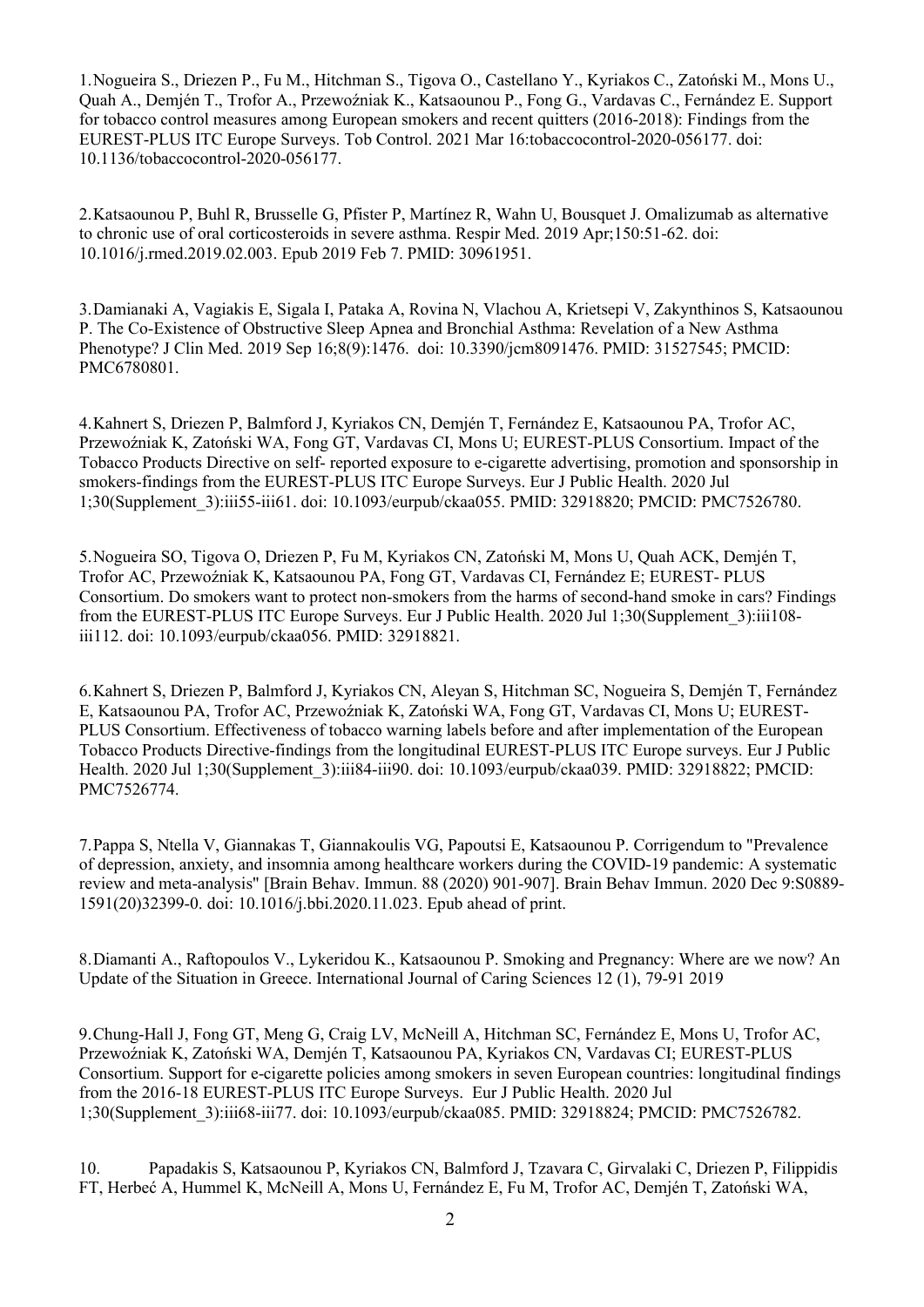Willemsen M, Fong GT, Vardavas CI; EUREST- PLUS consortium. Quitting behaviours and cessation methods used in eight European Countries in 2018: findings from the EUREST-PLUS ITC Europe Surveys. Eur J Public Health. 2020 Jul 1;30(Supplement\_3):iii26- iii33. doi:10.1093/eurpub/ckaa082. PMID: 32918825; PMCID: PMC7526775.

11. Maria Lotrean L, Trofor A, Radu-Loghin C, Eremia M, Mihaltan F, Driezen P, Kyriakos CN, Mons U, Demjén T, Fernández E, Katsaounou PA, Przewoźniak K, Filippidis FT, Gravely S, Fong GT, Vardavas CI; EUREST-PLUS Consortium. Awareness and use of heated tobacco products among adult smokers in six European countries: findings from the EUREST-PLUS ITC Europe Surveys. Eur J Public Health. 2020 Jul 1;30(Supplement\_3):iii78-iii83. doi: 10.1093/eurpub/ckz228. PMID: 32918826; PMCID: PMC7526786.

12. Papoutsi E, Giannakoulis VG, Ntella V, Pappa S, Katsaounou P. Global burden of COVID-19 pandemic on healthcare workers. ERJ Open Res. 2020 Jul 6;6(2):00195-2020. doi: 10.1183/23120541.00195- 2020. PMID: 32665948; PMCID: PMC7335838.

13. Girvalaki C, Filippidis FT, Kyriakos CN, Driezen P, Herbeć A, Mons U, Papadakis S, Mechili EA, Katsaounou PA, Przewoźniak K, Fernández E, Trofor AC, Demjén T, Fong GT, Vardavas CI, The Eurest-Plus Consortium OBO. Perceptions, Predictors of and Motivation for Quitting among Smokers from Six European Countries from 2016 to 2018: Findings from EUREST-PLUS ITC Europe Surveys. Int J Environ Res Public Health. 2020 Aug 28;17(17):6263. doi: 10.3390/ijerph17176263. PMID: 32872132; PMCID: PMC7504326.

14. Katsaounou PA. Electronic cigarettes for smoking cessation: an opportunity to readdress smoking cessation treatment. Eur Respir J. 2020 Oct 29;56(4):2000098. doi: 10.1183/13993003.00098-2020. PMID: 33122291.

15. Pappa S, Giannakoulis VG, Papoutsi E, Katsaounou P. Letter to the editor "The challenges of quantifying the psychological burden of COVID-19 on heathcare workers". Brain Behav Immun. 2020 Nov 23:S0889-1591(20)32401-6. doi: 10.1016/j.bbi.2020.11.025. Epub ahead of print. PMID: 33242650.

16. Pappa S., Athanasiou N, Sakkas N., Patrinos S., Sakka E., Barmparessou Z., Tsikrika S., Adraktas A., Pataka A., Migdalis I., Gida S., Katsaounou P. From Recession to Depression? Prevalence and correlates of depression, anxiety, traumatic stress and burnout in healthcare workers during the COVID-19 pandemic in Greece: a multi-center, cross-sectional study. Accepted at International Journal of Environmental Research and Public Health /Manuscript ID: ijerph-1118914

17. D. Mpousiou,N. Sakkas, E. Soteriades, A. Karakatsani, M. Toumbis, S. Patrinos, A. Karathanassi, C. Gratziou, P. Katsaounou. Experiential-Learning Smoking Prevention Programme in Promoting Attitude Change in Adolescents. (Accepted TID).

18. Kyriakopoulos C.,Gogali A., Exarchos K., Potonos., Tatsis K., Apollonatou V., Loukides S., Papiris S., Sigala I., Katsaounou P., Aggelidis, Fouka, Porpodis, Kontakiotis, Sampsonas, Karampitsakos, Tzouvelekis, Bibaki, Karagiannis, Antoniou, Tzanakis, Dimeas, Daniil, Gourgoulianis, Kouratzi, Steiropoulos, Antonakis, Papanikolaou, Ntritsos, Kostikas K.Reduction in hospitalisations for respiratory diseases during the first COVID-19 wave in Greece. Accepted in Respiration.

19. Katsaounou P. Achieving asthma control: A focus on poor perceivers (2020) Open J Asthma 4(1): 011- 012.DOI: https://dx.doi.org/10.17352/oja.000012OJA-4-112

20. P. Katsaounou, M.Ioannou, M.Hyland, M.Odemyr, O. Spranger, A.Lindberg, M.Gasser, L.Garcia Conde, X. Jaumont, I. Kasujee. Smoking asthmatics, a neglected large phenotype of asthmatic patients.OJA 3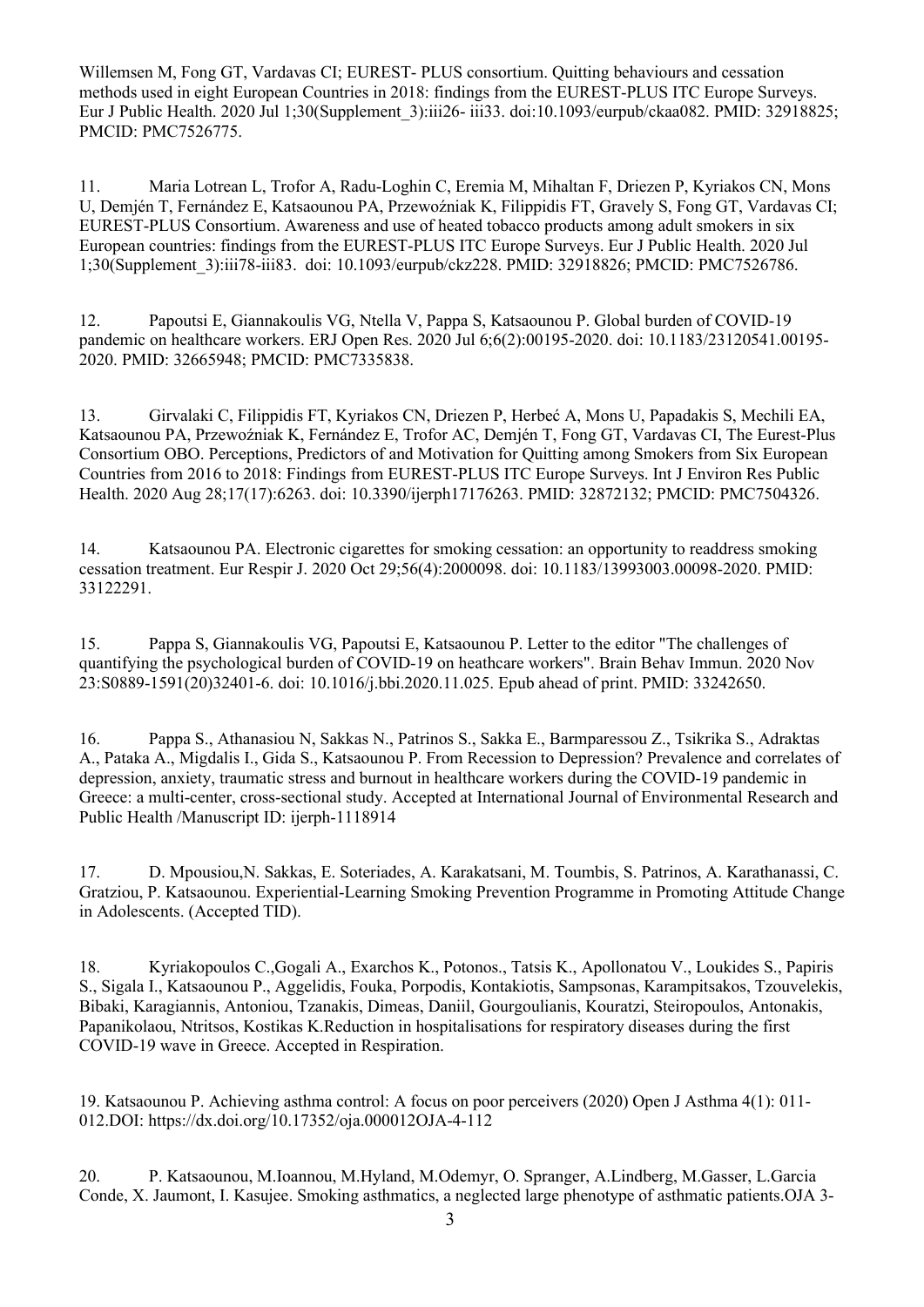111 December 09, 2019, Pages:001– 008,

21. Diamanti A., Katsaounou P, Vivilaki V. The fluid balance observed postnatally on normal pregnancies, pregnancies with preeclampsia, and on pregnancies with oedema and proteinuria Eur J Midwifery 2017;1 (December): 6, DOI: https://doi.org/10.18332/ejm/80939

22. Gratziou C, Jiménez Ruiz CA, Katsaounou PA. Smoking cessation using innovative techniques: course report. Breathe (Sheff). 2015 Dec;11(4):255-6. doi: 10.1183/20734735.114315. PMID: 27066118; PMCID: PMC4818225.

23. Vivilaki VG, Diamanti A, Tzeli M, Patelarou E, Bick D, Papadakis S,Lykeridou K, Katsaounou P. Exposure to active and passive smoking among Greekpregnant women. Tob Induc Dis. 2016 Apr 5;14:12. doi: 10.1186/s12971-016-0077-8. PMID: 27051356; PMCID: PMC4820879.

24. Lundbäck B, Katsaounou P, Lötvall J. The up-rise in e-cigarette use – friend or foe? Respir Res. 2016 May 17;17(1):52. doi: 10.1186/s12931-016-0371-2. PMID: 27184395; PMCID: PMC4869277.

25. Vassilakopoulos T, Mastora Z, Katsaounou P, Doukas G, Klimopoulos S, Roussos C, Zakynthinos S. Contribution of pain to inspiratory muscle dysfunction after uper abdominal surgery: A randomized controlled trial. Am J Respir Crit Care Med. 2000 Apr; 161(4 Pt 1):1372-5. doi: 10.1164/ajrccm.161.4.9907082. PMID:10764336.

26. Vassilakopoulos T, Troupis T, Sotiropoulou C, Zacharatos P, Katsaounou P, Parthenis D, Noussia O, Troupis G, Papiris S, Kittas C, Roussos C, Zakynthinos S, Gorgoulis V. Diagnostic and prognostic significance of squamous cell carcinoma antigen in non-small cell lung cancer. Lung Cancer 2001May;32(2):137-44. doi: 10.1016/s0169-5002(00)00225-7. PMID: 11325484.

27. Vassilakopoulos T, Katsaounou P, Karatza MH, Kollintza A, Zakynthinos S, Roussos C. Strenuous resistive breathing induces plasma cytokines: role of antioxidants and monocytes. Am J Respir Crit Care Med. 2002 Dec 15;166 (12 Pt1):1572-8. doi: 10.1164/rccm.200203-177OC. Epub 2002 Oct 3. PMID: 12406849.

28. Vassilakopoulos T, Karatza MH, Katsaounou P, Kollintza A, Zakynthinos S,Roussos C. Antioxidants attenuate the plasma cytokine response to exercise inhumans. J Appl Physiol (1985). 2003 Mar;94(3):1025-32. doi:10.1152/japplphysiol.00735.2002. Epub 2002 Nov 27. PMID: 12571133.

29. Chroneou A, Katsaounou P, Gangadi M, Pampukos S, Kougianos K, Zias N, Politis G. An unusual cause of dyspnea in a patient with relapsing breast cancer. Lung.2006 Jul-Aug;184(4):245- 8. doi: 10.1007/s00408-005-2583-y. PMID: 17006752.

30. Zakynthinos S, Katsaounou P, Karatza MH, Roussos C, Vassilakopoulos T. Antioxidants increase the ventilatory response to hyperoxic hypercapnia. Am JRespir Crit Care Med. 2007 Jan 1;175(1):62-8. doi: 10.1164/rccm.200606-842OC.Epub 2006 Sep 7. PMID: 16959916.

31. Toumpanakis D, Karatza MH, Katsaounou P, Roussos C, Zakynthinos S,Papapetropoulos A, Vassilakopoulos T. Antioxidant supplementation alterscytokine production from monocytes. J Interferon Cytokine Res. 2009Nov;29(11):741-8. doi: 10.1089/jir.2008.0114. PMID: 19642904.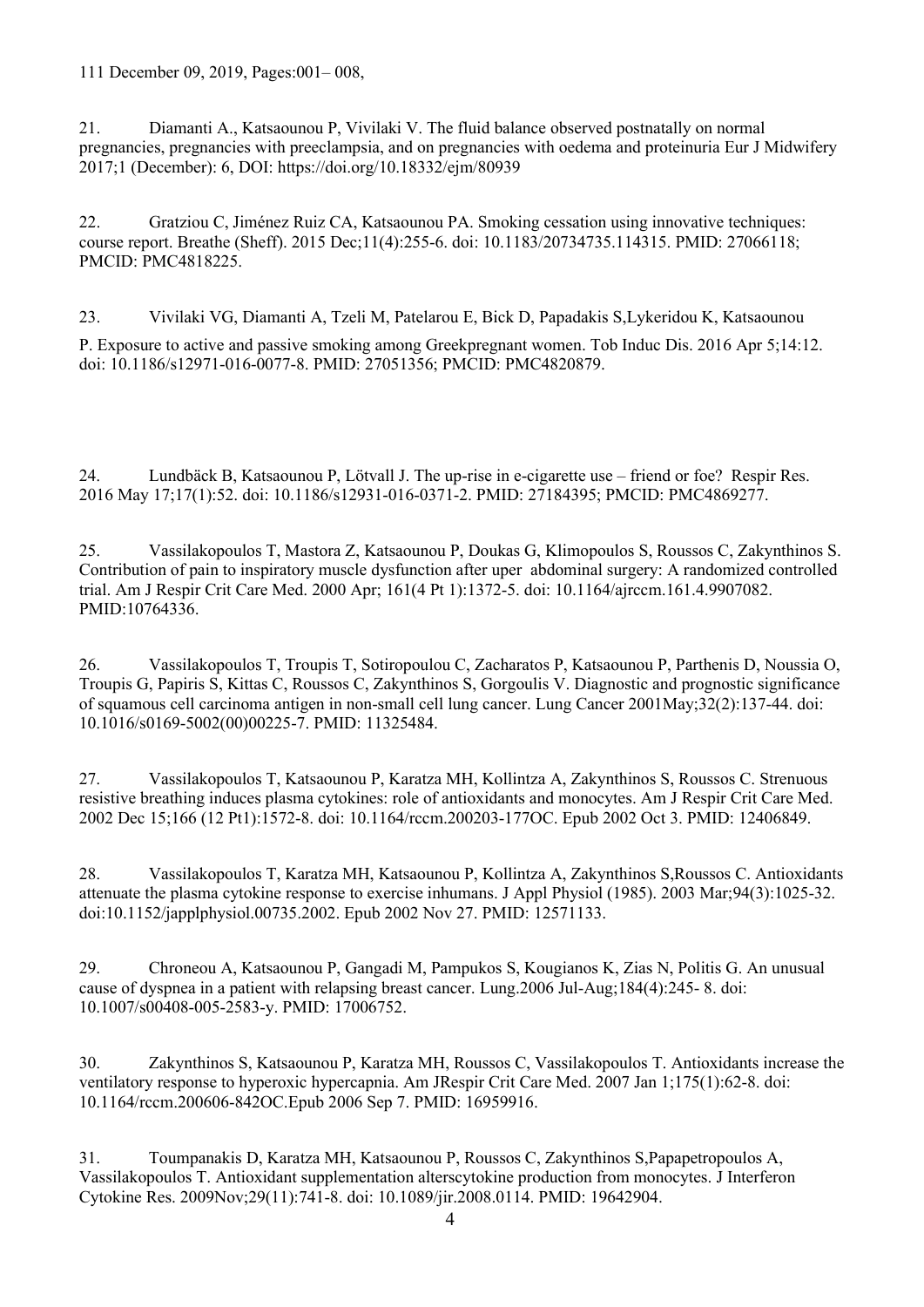32. Katsaounou P., Asimakos A. PJ Barnes. Non invasive assesment of severe asthma. pneumon 24 (4), 430-444 2011

33. Rovina N, Erifaki M, Katsaounou P, Lyxi G, Koutsoukou A, Koulouris NG, Alchanatis M. Subjects hospitalized with the 2009 pandemic influenza A (H1N1) virus in a respiratory infection unit: clinical factors correlating with ICU admission. Respir Care. 2014 Oct;59(10):1560-8. doi: 10.4187/respcare.03049.Epub 2014 Aug 12. PMID: 25118307.

34. Dima E, Koltsida O, Katsaounou P, Vakali S, Koutsoukou A, Koulouris NG, Rovina N. Implication of Interleukin (IL)-18 in the pathogenesis of chronic obstructive pulmonary disease (COPD). Cytokine. 2015 Aug;74(2):313-7. doi: 10.1016/j.cyto.2015.04.008. Epub 2015 Apr 25. PMID: 25922275.

35. Jimenez-Ruiz CA, Sculier JP, Lundback B, Vardavas C, Ignacio De Granda Orive J, Katsaounou P, Haslam P, Heederik DJ, Ravara S, Smyth D, Martin F, Gratziou C; ERS Tobacco Control Committee. Smoking Control Is a Priority to Promote Heart, Lung, Blood, and Sleep Health. Am J Respir Crit Care Med. 2015 Jun15;191(12):1471-3. doi: 10.1164/rccm.201504- 0746LE. PMID: 26075431.

36. Gianniou N, Katsaounou P, Dima E, Giannakopoulou CE, Kardara M, Saltagianni V, Trigidou R, Kokkini A, Bakakos P, Markozannes E, Litsiou E, Tsakatikas A, Papadopoulos C, Roussos C, Koulouris N, Rovina N. Prolonged occupational exposure leads to allergic airway sensitization and chronic airway and systemic inflammation in professional firefighters. Respir Med. 2016 Sep;118:7-14. doi: 10.1016/j.rmed.2016.07.006. Epub 2016 Jul 13. PMID: 27578465.

37. Palamidas A, Tsikrika S, Katsaounou PA, Vakali S, Gennimata SA, Kaltsakas G, Gratziou C, Koulouris N. Acute effects of short term use of ecigarettes on Airways Physiology and Respiratory Symptoms in Smokers with and without Airway Obstructive Diseases and in Healthy non smokers. Tob Prev Cessat. 2017 Mar1;3:5. doi: 10.18332/tpc/67799. PMID: 32432180; PMCID: PMC7232825.

38. Van Schayck OCP, Williams S, Barchilon V, Baxter N, Jawad M, Katsaounou PA, Kirenga BJ, Panaitescu C, Tsiligianni IG, Zwar N, Ostrem A. Treating tobacco dependence: guidance for primary care on life-saving interventions. Position statement of the IPCRG. NPJ Prim Care Respir Med. 2017 Jun 9;27(1):38. doi: 10.1038/s41533-017-0039-5. Erratum in: NPJ Prim Care Respir Med. 2017 Sep 5;27(1):52. PMID: 28600490; PMCID: PMC5466643.

39. Katsaounou P, Frent S. The ERS-industry fellowship: a tale of two experiences. Breathe (Sheff). 2018 Mar;14(1):13-17. doi: 10.1183/20734735.017917. PMID: 29515663; PMCID: PMC5831345.

40. Tsimogianni A., Stratiki M.,Stratakos G,Zakynthinos S, Katsaounou P. Pulmonary fibrosis predating microscopic polyangiitis by seven years. Respiratory Medicine CME 3 (2010) 207–210

41. Gianniou N, Giannakopoulou C, Dima E, Kardara M, Katsaounou P, Tsakatikas A, Roussos C, Koulouris N, Rovina N. Acute effects of smoke exposure on airway and systemic inflammation in forest firefighters. J Asthma Allergy. 2018 Apr 23;11:81-88. doi: 10.2147/JAA.S136417. PMID: 29719412; PMCID: PMC5922237.

42. Zervas E, Litsiou E, Konstantopoulos K, Poulopoulos S, Katsaounou P. Physical characterization of the aerosol of an electronic cigarette: impact of refill liquids. Inhal Toxicol. 2018 May;30(6):218-223. doi: 10.1080/08958378.2018.1500662. Epub 2018 Sep 26. PMID: 30257112.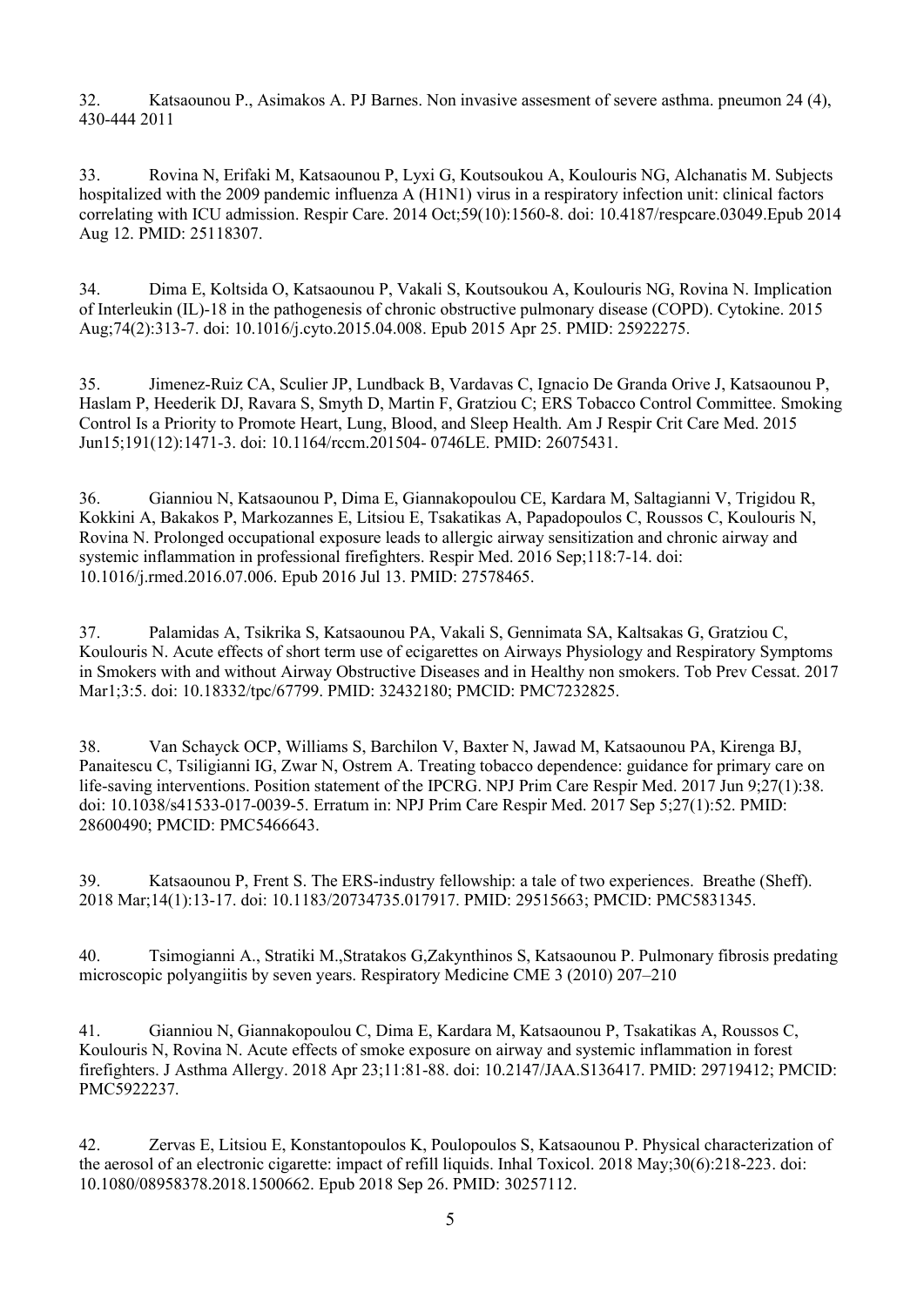43. Fu D, Gratziou C, Jiménez-Ruiz C, Faure M, Ward B, Ravara S, Prasad VM, Mauer-Stender K, Kaur J, Ciobanu A, Huq SM, Katsaounou P. The WHO-ERS Smoking Cessation Training Project:

the first year of experience. ERJ Open Res. 2018 Jul 31;4(3):00070-<br>2018. doi: 10.1183/23120541.00070-2018. PMID: 30083549: PMCID: PMC6066529. 2018. doi: 10.1183/23120541.00070-2018. PMID: 30083549; PMCID: PMC6066529.

44. Glynos C, Bibli SI, Katsaounou P, Pavlidou A, Magkou C, Karavana V, Topouzis S, Kalomenidis I, Zakynthinos S, Papapetropoulos A. Comparison of the effects of e-cigarette vapor with cigarette smoke on lung function and inflammation in mice. Am J Physiol Lung Cell Mol Physiol. 2018 Nov 1;315(5):L662-L672. doi: 10.1152/ajplung.00389.2017. Epub 2018 Aug 9. PMID: 30091379.

45. Katsaounou P, Odemyr M, Spranger O, Hyland ME, Kroegel C, Conde LG, Gore R, Menzella F, Domingo Ribas C, Morais-Almeida M, Gasser M, Kasujee I. Still Fighting for Breath: a patient survey of the challenges and impact of severe asthma. ERJ Open Res. 2018 Dec 21;4(4):00076- 2018. doi: 10.1183/23120541.00076-2018. Erratum in: ERJ Open Res. 2019 Feb 01;5(1): PMID: 30588481; PMCID: PMC6302210.

46. Bals R, Boyd J, Esposito S, Foronjy R, Hiemstra PS, Jiménez-Ruiz CA,Katsaounou P, Lindberg A, Metz C, Schober W, Spira A, Blasi F. Electronic cigarettes: a task force report from the European Respiratory Society. Eur Respir J. 2019 Jan 31;53(2):1801151. doi: 10.1183/13993003.01151-2018. PMID:30464018.

47. Schayck OCPV, Williams S, Barchilon V, Baxter N, Jawad M, Katsaounou PA, Kirenga BJ, Panaitescu C, Tsiligianni IG, Zwar N, Ostrem A. Erratum: Treating tobacco dependence: guidance for primary care on life-saving interventions. Position statement of the IPCRG. NPJ Prim Care Respir Med. 2017 Sep 5;27(1):52. doi: 10.1038/s41533-017-0048-4. Erratum for: NPJ Prim Care Respir Med. 2017 Jun 9;27(1):38. PMID: 28874667; PMCID: PMC5585317.

48. Vardavas C, Filippidis FT, Ward B, Faure M, Jimenez-Ruiz C, Gratziou C, Katsaounou P, Lozano F, Behrakis P, Radu-Loghin C; European Respiratory Society (ERS) Tobacco Control Committee; European Network for Smoking and Tobacco Prevention (ENSP) Scientific Committee. Plain packaging of tobacco products inthe European Union: an EU success story? Eur Respir J. 2017 Nov22;50(5):1701232. doi: 10.1183/13993003.01232-2017. PMID: 29167302.

49. Yannakoulia M, Anastasiou CA, Zachari K, Sidiropoulou M, Katsaounou P, Tenta R. Acute effect of smoking and smoking abstinence on energy intake and appetite-related hormones blood concentrations. Physiol Behav. 2018 Feb 1;184:78-82. doi: 10.1016/j.physbeh.2017.11.007. Epub 2017 Nov 9. PMID: 29128523.

50. Hedman L≠, Katsaounou PA ≠(equally contributed), Filippidis FT, Ravara SB, Lindberg A, Janson C, Gratziou C, Rohde G, Kyriakos CN, Mons U, Fernández E, Trofor AC, Demjén T,Przewoźniak K, Tountas Y, Fong GT, Vardavas CI; EUREST-PLUS consortium. Receiving support to quit smoking and quit attempts among smokers with and without smoking related diseases: Findings from the EUREST-PLUS ITC Europe Surveys. Tob Induc Dis. 2019 Mar 20;16:A14. doi: 10.18332/tid/102787. PMID: 31516468; PMCID: PMC6661851.

51. Critselis E, Panagiotakos DB, Georgousopoulou EN, Katsaounou P, Chrysohoou C, Pitsavos C; ATTICA Study Group. Exposure to second hand smoke and 10-year (2002-2012) incidence of cardiovascular disease in never smokers: The ATTICA cohort study. Int J Cardiol. 2019 Nov 15;295:29-35. doi: 10.1016/j.ijcard.2019.07.065. Epub 2019 Jul 23. PMID: 31375335.

52. Diamanti A, Papadakis S, Schoretsaniti S, Rovina N, Vivilaki V, Gratziou C, Katsaounou PA.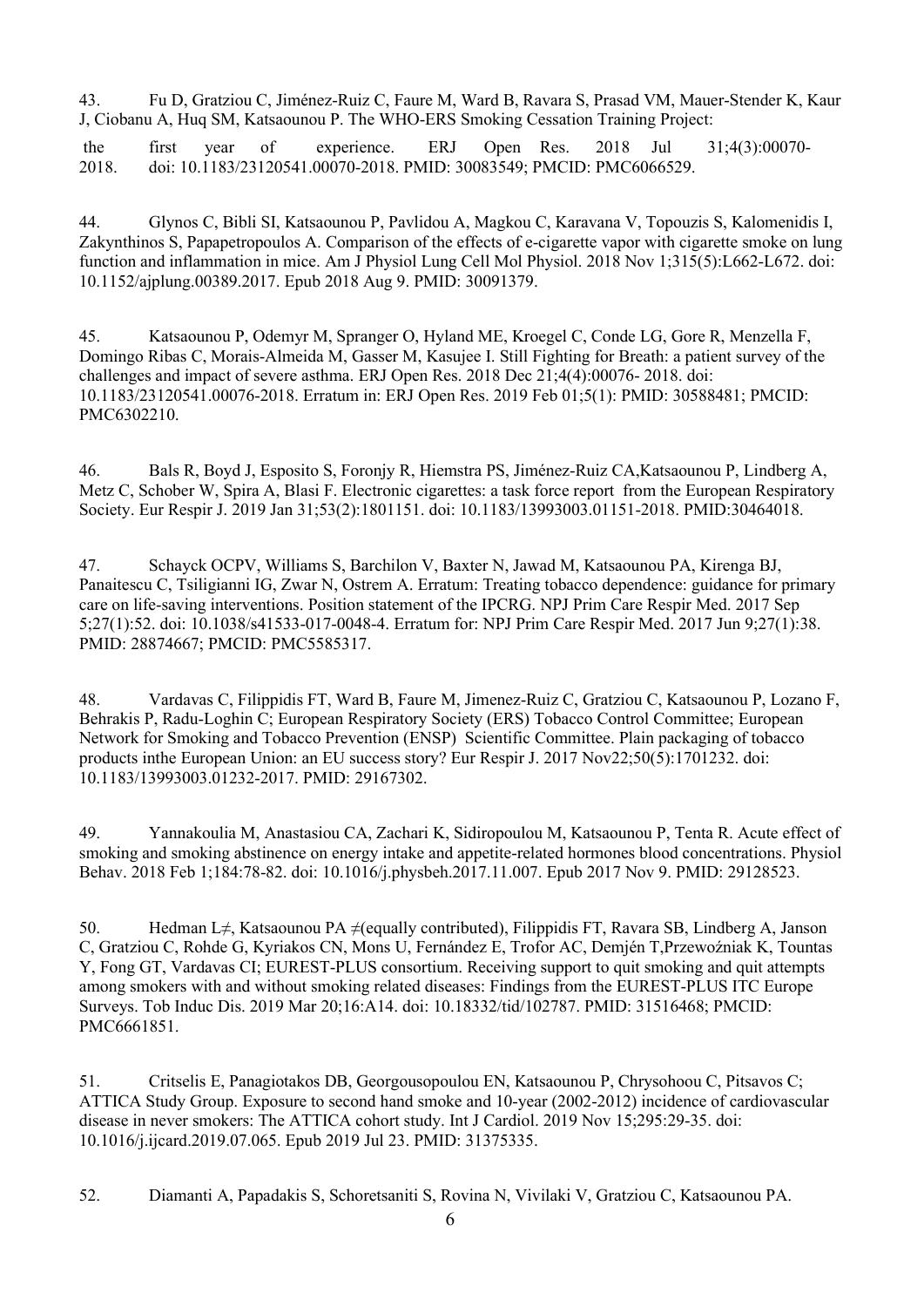Smoking cessation in pregnancy: An update for maternity care practitioners. Tob Induc Dis. 2019 Aug 2;17:57. doi: 10.18332/tid/109906. PMID: 31582946; PMCID: PMC6770622.

53. Asimakos A, Toumpanakis D, Karatza MH, Vasileiou S, Katsaounou P, Mastora Z, Vassilakopoulos T. Immune cell response to strenuous resistive breathing: comparison with whole body exercise and the effects of antioxidants. Int J Chron Obstruct Pulmon Dis. 2018 Feb 7;13:529- 545. doi: 10.2147/COPD.S154533. PMID: 29445271; PMCID: PMC5808692.

54. Petroulia I, Kyriakos CN, Papadakis S, Tzavara C, Filippidis FT, Girvalaki C, Peleki T, Katsaounou P, McNeill A, Mons U, Fernández E, Demjén T, Trofor AC, Herbeć A, Zatoński WA, Tountas Y, Fong GT, Vardavas CI; EUREST-PLUS consortium. Patterns of tobacco use, quit attempts, readiness to quit and selfefficacy among smokers with anxiety or depression: Findings among six countries of the EUREST-PLUS ITC Europe Surveys. Tob Induc Dis. 2019 Feb 5;16:A9. doi: 10.18332/tid/98965. Erratum in: Tob Induc Dis. 2019 Nov 22;17:83. PMID: 31516463; PMCID: PMC6661848.

55. Kostakou E, Kaniaris E, Filiou E, Vasileiadis I, Katsaounou P, Tzortzaki E, Koulouris N, Koutsoukou A, Rovina N. Acute Severe Asthma in Adolescent and Adult Patients: Current Perspectives on Assessment and Management. J Clin Med. 2019 Aug 22;8(9):1283. doi: 10.3390/jcm8091283. PMID: 31443563; PMCID: PMC6780340.

56. Asimakos A. Katsaounou P. Coronary Artery Disease, Nicotine Addiction, and Depression: The Tragic Triad. Hospital Chronicles 2010, Supplement: 92-97.

57. Petroulia I, Kyriakos CN, Papadakis S, Tzavara C, Filippidis FT, Girvalaki C, Peleki T, Katsaounou P, McNeill A, Mons U, Fernández E, Demjén T, Trofor AC, Herbeć A, Zatoński WA, Tountas Y, Fong GT, Vardavas CI; EUREST-PLUS consortium. Corrigendum: Patterns of tobacco use, quit attempts, readiness to quit and self- efficacy among smokers with anxiety or depression: Findings among six countries of the EUREST-PLUS ITC Europe Surveys. Tob Induc Dis. 2019 Nov 22;17:83. doi: 10.18332/tid/114415. Erratum for: Tob Induc Dis. 2019 Feb 05;16:A9. PMID: 31889945; PMCID: PMC6897046.

58. A Vlachou, K Lamprou, P Katsaounou, D Dikeos, A Damianaki, E Vagiakis.Incidence of Insomnia in OSA patients and its correlations with parameters of polysomnography. Journal of Medical Care Research and Review 3 (06), 01-08 2020

59. Katsaounou PA, Papadakis S. Reply to Letter to the Editor on 'Smoking cessation in pregnancy: An update for maternity care practitioners'. Tob Induc Dis. 2020 Mar 26;18:24. doi: 10.18332/tid/118164. PMID: 32265618; PMCID: PMC7132573.

60. Kotoulas SC, Pataka A, Domvri K, Spyratos D, Katsaounou P, Porpodis K, Fouka E, Markopoulou A, Passa-Fekete K, Grigoriou I, Kontakiotis T, Argyropoulou P, Papakosta D. Acute effects of e-cigarette vaping on pulmonary function and airway inflammation in healthy individuals and in patients with asthma. Respirology. 2020 Oct;25(10):1037-1045. doi: 10.1111/resp.13806. Epub 2020 Apr 2. PMID: 32239706.

61. Giamarellos-Bourboulis EJ, Netea MG, Rovina N, Akinosoglou K, Antoniadou A, Antonakos N, Damoraki G, Gkavogianni T, Adami ME, Katsaounou P, Ntaganou M, Kyriakopoulou M, Dimopoulos G, Koutsodimitropoulos I, Velissaris D, Koufargyris P, Karageorgos A, Katrini K, Lekakis V, Lupse M, Kotsaki A, Renieris G, Theodoulou D, Panou V, Koukaki E, Koulouris N, Gogos C, Koutsoukou A. Complex Immune Dysregulation in COVID-19 Patients with Severe Respiratory Failure. Cell Host Microbe. 2020 Jun 10;27(6):992-1000.e3. doi: 10.1016/j.chom.2020.04.009. Epub 2020 Apr 21. PMID: 32320677; PMCID: PMC7172841.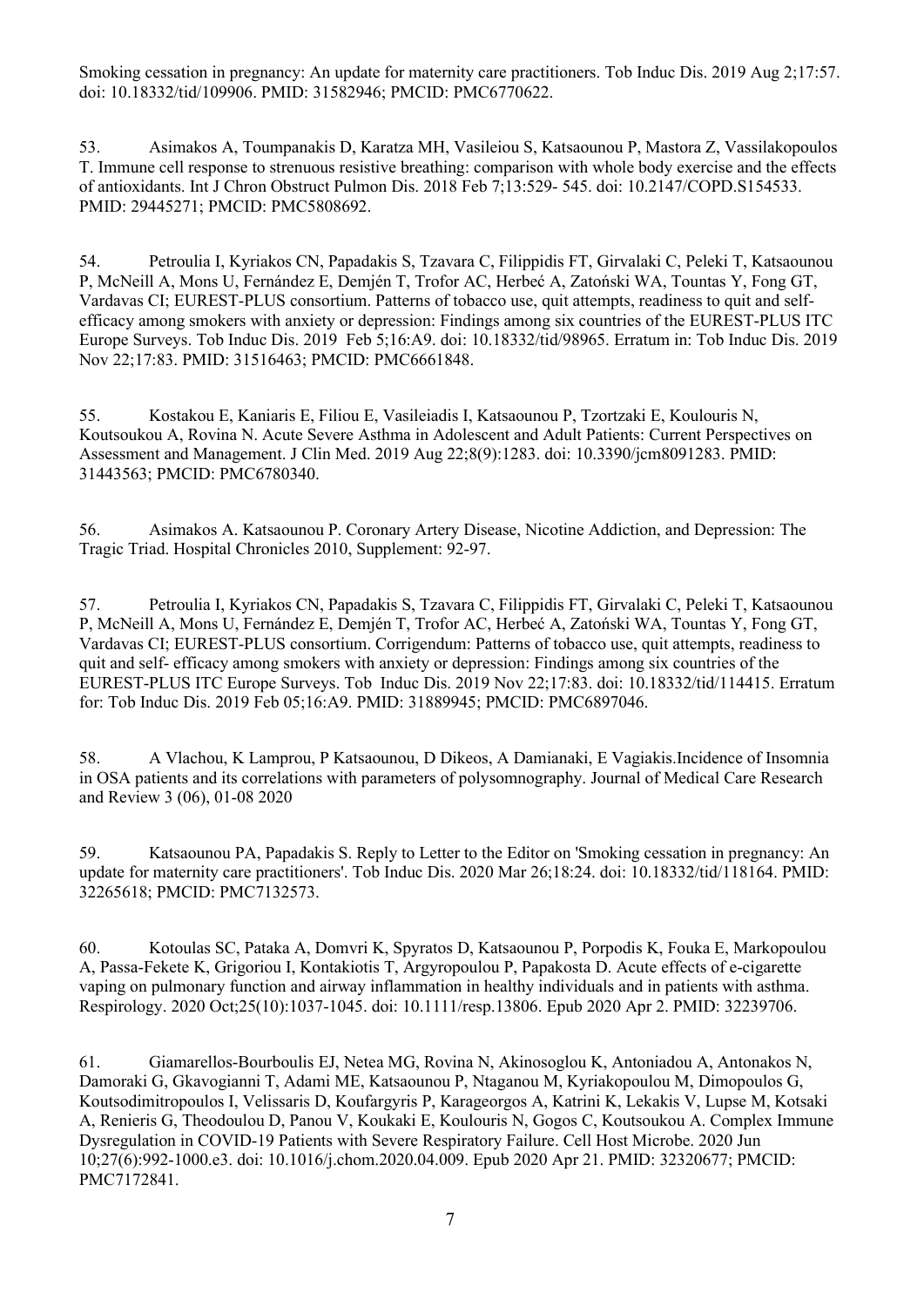62. Zervas E, Matsouki N, Kyriakopoulos G, Poulopoulos S, Ioannides T, Katsaounou P. Transfer of metals in the liquids of electronic cigarettes. Inhal Toxicol. 2020 May;32(6):240-248. doi: 10.1080/08958378.2020.1776801. Epub 2020 Jun 14. PMID: 32538207.

63. Pappa S, Ntella V, Giannakas T, Giannakoulis VG, Papoutsi E, Katsaounou P. Prevalence of depression, anxiety, and insomnia among healthcare workers during the COVID-19 pandemic: A systematic review and meta-analysis. Brain Behav Immun. 2020 Aug;88:901-907. doi: 10.1016/j.bbi.2020.05.026. Epub 2020 May 8. Erratum in: Brain Behav Immun. 2020 Dec 9;: PMID: 32437915; PMCID: PMC7206431.

64. Filippidis FT, Driezen P, Kyriakos CN, Katsaounou P, Petroulia I, GirvalakiC, Fu M, Fernández E, Mons U, Trofor AC, Demjén T, Przewoźniak K, Zatoński WA, Fong GT, Tountas Y, Vardavas CI; EUREST-PLUS Consortium. Transitions from and to roll-your-own tobacco, perceptions and health beliefs among smokers: findings from the EUREST-PLUS ITC Europe Surveys. Eur J Public Health. 2020 Jul 1;30 (Supplement\_3):iii18-iii25. doi: 10.1093/eurpub/ckz214.

65. Nikitara K, Girvalaki C, Kyriakos CN, Driezen P, Filippidis FT, Kahnert S, Hitchman SC, Mons U, Fernández E, Trofor AC, Przewoźniak K, Demjén T, Katsaounou PA, Zatoński W, Fong GT, Vardavas CI; EUREST-PLUS Consortium. Changes in electronic cigarette use and label awareness among smokers before and after the European Tobacco Products Directive implementation in six European countries: findings from the EUREST-PLUS ITC Europe Surveys. Eur J Public Health. 2020 Jul 1;30(Supplement\_3):iii62-iii67. doi: 10.1093/eurpub/ckaa081. PMID: 32918814; PMCID: PMC7526788.

66. Aleyan S, Driezen P, McNeill A, McDermott M, Kahnert S, Kyriakos CN, Mons U, Fernández E, Trofor AC, Zatoński M, Demjén T, Katsaounou PA, Przewoźniak K, Balmford J, Filippidis FT, Fong GT, Vardavas CI, Hitchman SC; EUREST-PLUS Consortium. Evaluating the impact of introducing standardized packaging with larger health-warning labels in England: findings from adult smokers within the EUREST-PLUS ITC Europe Surveys. Eur J Public Health. 2020 Jul 1;30(Supplement 3):iii91-iii97. doi: 10.1093/eurpub/ckaa053. PMID: 32918815; PMCID: PMC7526781.

67. Vardavas CI, Kyriakos CN, Driezen P, Girvalaki C, Nikitara K, Filippidis FT, Fernández E, Mons U, Przewoźniak K, Trofor AC, Demjén T, Katsaounou PA, Zatoński W, Willemsen M, Fong GT; EUREST-PLUS Consortium. Transitions in product use during the implementation of the European Tobacco Products Directive: cohort study findings from the EUREST-PLUS ITC Europe Surveys. Eur J Public Health. 2020 Jul 1;30(Supplement\_3):iii10-iii17. doi: 10.1093/eurpub/ckaa023. PMID: 32918817; PMCID: PMC7526783.

### **II. ABSTRACTS**

- 1. **Κatsaounou P.et al**, Dexamethasone induces the expression of β<sup>2</sup> –adrenergic receptors in Human macrophage/monocytic U937 cells.ERJ,45, S22-September 2003;452-3
- 2. **Katsaounou P.** et al. *Role of oxidative stress In Proinflammatory Cytokine Production Induced By Inspiratory Resistive Loading*, Am J Respir Crit Care Med 2002;165: Α257
- 3. **Katsaounou P.** et al. The immune response to stenoous resistive breathing. ATS meeting May 2001, San Fransisco.Am J Resp Care Med2001;163:Α621
- 4. **Katsaounou P.** et al. Levels of histone deacetylace (HDAC) activity in induced sputum of healthy smokers, non smokers and COPD patients. (ERS Kopenhagen 2005)
- 5. Vassilakopoulos T., **Katsaounou P**. et al. *The proinflamatory cytokines induced during resistive breathing are not produced by blood monocytes*, ATS May 2001 meeting, San Fransisco, Am J Resp CareMed 2001;163:Α621
- 6. Vassilakopoulos T., Doukas G., **Katsaounou P**. et al. *Pain causes inspiratory musle dysfunction after upper abdominal surgery*, Eur Resp J. 1998; 12(28 S): 450 S
- 7. Pereas K., Sfyras D., Mastora Z., **Katsaounou P**. et al *Effects of continuous hemofiltration on septic patients*,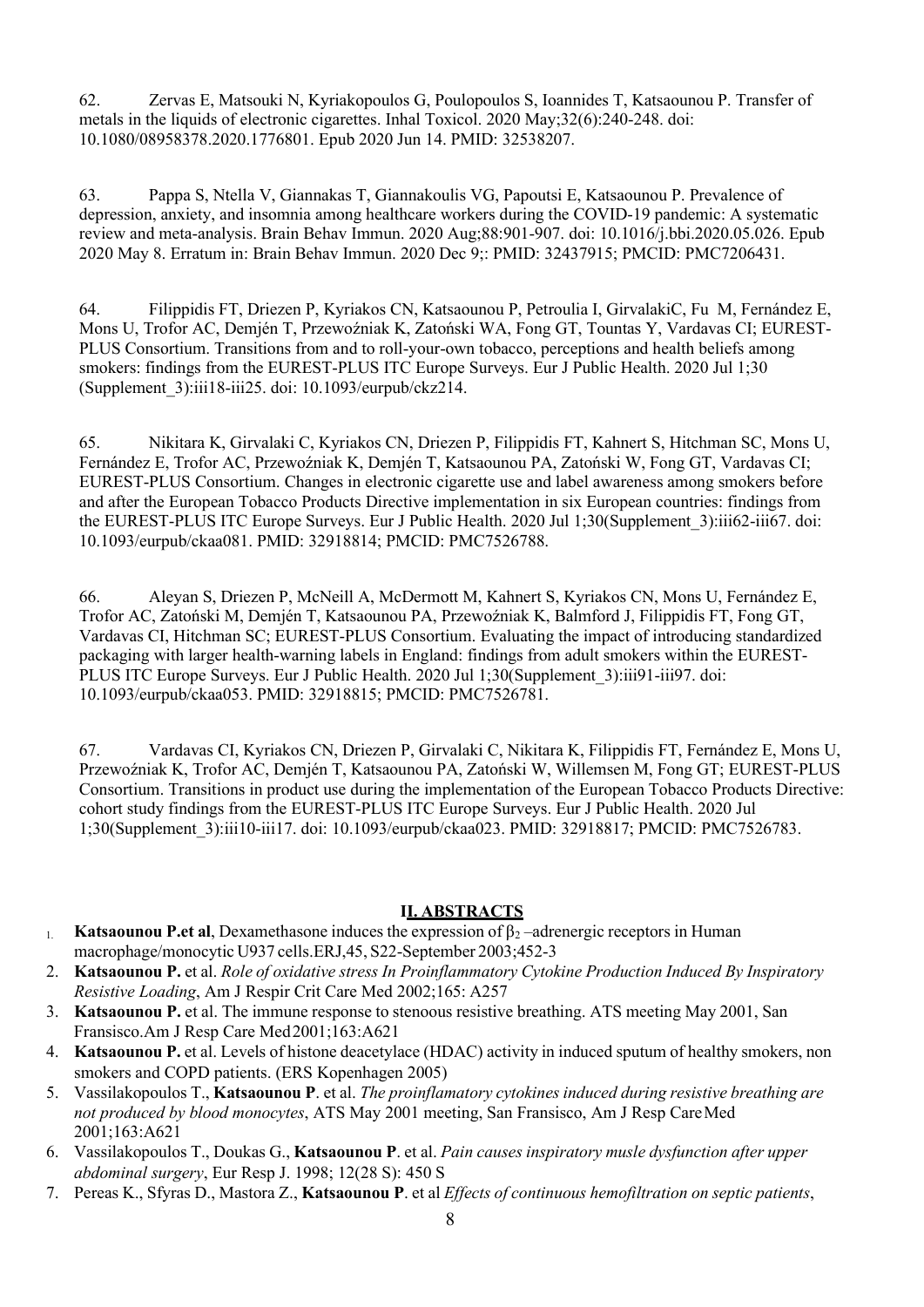Intensive Care Med 25:s 156,1999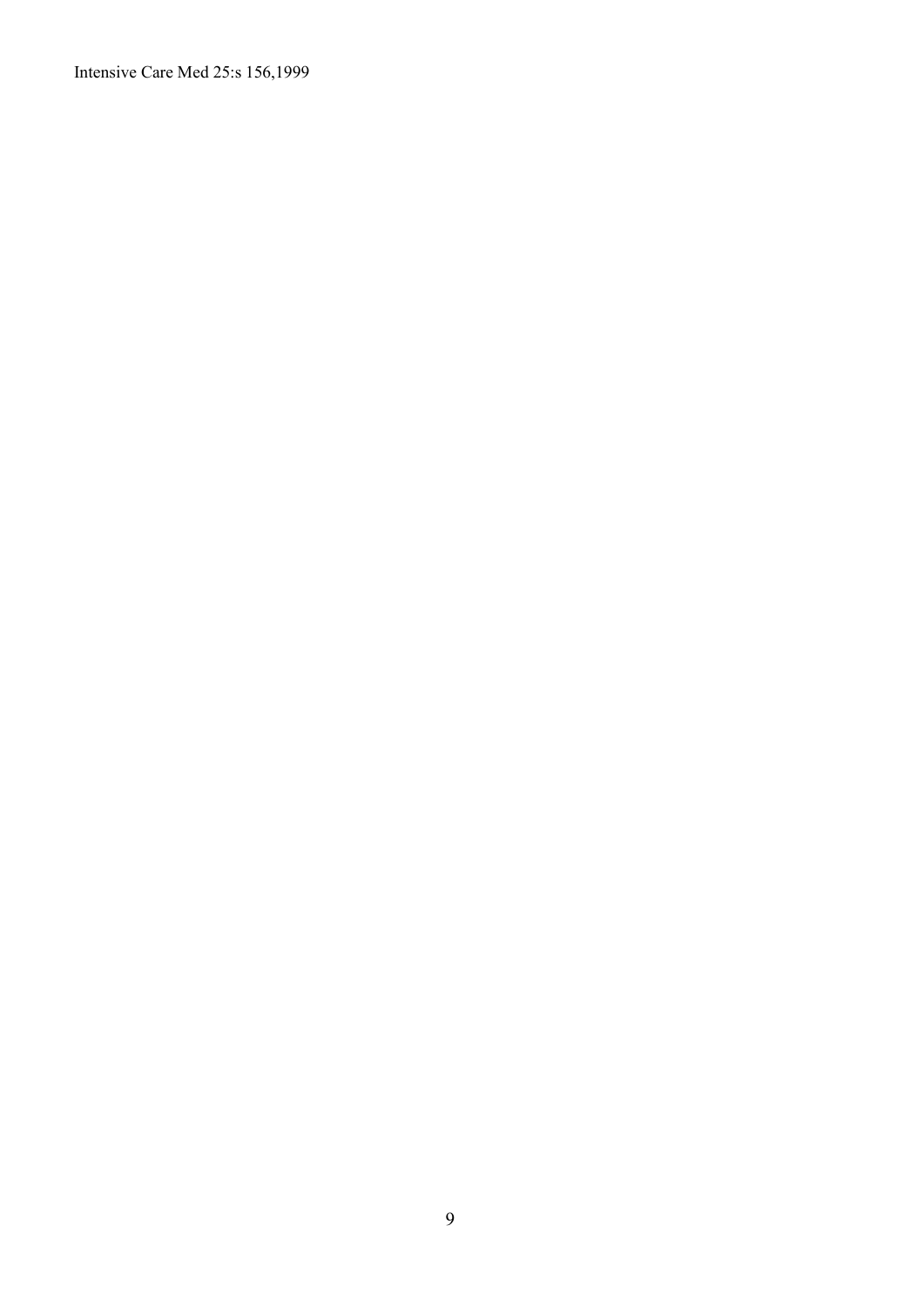- 8. Vassilakopoulos T., Karatza M., **Katsaounou P**. et al.Proinflammatory cytokine production during exercise: role of antioxidants and monocytes Eur. Respir.J. 2002; 20(38S): 34S
- 9. Kotanidou A., Pitaridis M., Mastora Z., **Katsaounou P.**, Petraki N., Pseudi A., Roussos C., *Is TNF-aknock-out protected to the LPS ?* Am J Respir Crit Care Med V.161-N.3, March 2000
- 10. Vassilakopoulos T., Troupis T., Zacharatos P., Sotiropoulou C., Kosmidou I., **Katsaounou P**., Zakynthinos S., Papiris S., Georgoulis V., *Diagnostic and prognostic significance of squamous cell lung carcinoma antigen in non small lung cancer*, Eur. Respir. J. 2000; 16(315)
- 11. Vassilakopoulos T., Zakynthinos S., Economou M., Mastora Z., **Katsaounou P**., Roussos C., *Strenous inspiratory resistive breathing produces proinflamatory cytokines and stimulates the hypothalamic-pituitaryadrenal axis in humans*, Am J Respir Crit Care Med 1999; 159 (3); A 584.
- 12. Zakynthinos S., Vassilakopoulos T., Mavromatis A., Mastora Z., **Katsaounou P**., Roussos C., Tzelepis G., *Effects of different expiratory manoeuvres on respiratory force output,* Am J Respir Care Med 1999; 159(3); A 584
- 13. **Katsaounou P.** et al. Cigarette Smoke Extract inhibits Dexamethasone Induced expression of β<sub>2</sub> –adrenergic receptors in Human macrophage/monocytic U937 cells (Am J Respir Care Med April 2004; 169(7);A848)
- 14. **Katsaounou P.** et al. Comparison of histone deacetylase activity in induced sputum of healthy volunteers and normal smokers (ATS 2005)
- 15. G..Politis C. Zaxarias, E. Kainis, Zetos A., **P. Katsaounou,** C. Kougianos., M. Toubis. Common errors in the diagnosis and treatment of tuberculosis in Greece (ERS 2005)
- 16. **Katsaounou P.** et al. Latent tuberculosis Infection among Injection users in Methadone programs in Greece. Am J Respir Crit Care Med 2006; A669 April 2006, Volume 3
- 17. Vassilakopoulos T., **Katsaounou P**. et al. Antioxidants increase the tidal volume response to hypercapnia. Am J Respir Crit Care Med 2006; A199 April 2006, Volume 3
- 18. **Κatsaounou P** et al. Cigarette smoking snd COPD reduces histone deacetylase asctivity and increase the expression of inflammatory mediators in induced sputum. ATS 2007, San Fransisco.
- 19. **Κatsaounou P.** et al. "Inflammatory markers and hdac activity in induced sputum of smokers and COPD patients". Best travel COPD award . ERS Stockholm 2007
- 20. **Κatsaounou P.** et al. "A rare cns manifestation of pulmonary t-cell lymphoma. ERS Stockholm 2007.
- 21. **Katsaounou P.** et al. "Inflammatory markers and hdac activity in induced sputum of smokers and COPD patients". Best travel COPD award . ERS Stockholm 2007.
- 22. **Κatsaounou P** et al.. "A rare cns manifestation of pulmonary t-cell lymphoma. ERS Stockholm 2007.
- 23. **Katsaounou** P et al. Comparison between levels of cytokines in sputum supernatants of patients with COPD and severe asthma. Am J Respir Crit Care Med 2008;177: Α98.
- *24.* **Katsaounou P.** et al. Antioxidant treatment alters the immune response in resistive breathing. ERS Vienna 2008.
- 25. **Katsaounou P.** et al. The immune response in strenuousresistive breathing and whole body exercise is altered by antioxidants. ATS 2009.
- 26. Tsimogianni A, Stratiki M., Stratakos G, Kolokytha S, Gianniou N, Zakynthinos S., **Katsaounou P. P**ulmonary fibrosis predating microscopic polyangiitis by seven years. Am J Respir Crit Care Med 181;2010:A4529
- 27. Koukoubani F, Natsika M., Papanikolaou N, Zaxariadis E, KolokythaS, AsimakosA.,**KatsaounouP.** A rare case of sarcoidosis presenting with recurrent atrial fibrillation. Am J Respir Crit Care Med 181;2010:A2950
- 28. Nikoloutsou I., Vasileiou V., Papamichou D., Gianniou N., Giannakopoulou XE, Zakynthinos S., Vassilakopoulos T., **Katsaounou P.** Smoking cessation and changesin Basic Metabolism and BodyWeight. Am J Respir Crit Care Med 181;2010:A4792
- *29.* Tsaprouni L, Saltagianni V, Kolokytha S, Nikoloutsou I, Gianniou N, Giannakopoulou XE, Asimakos A, Roussos C, Adcock I, Katsaounou P. Inflammatory mediators levels in sputum supernatant of normal smokers and COPD patients are reduced after smoking cessation. Am J Respir Crit Care Med181;2010:A4284.
- *30.* Tsoumakidou, V. Karavana, **Katsaounou P.,** G. Xanthou, V. Panoutsakopoulou, C. Roussos, S. Zakynthinos. Isolation of CD1c+ myeloid dendritic cells from human lung surgical resection specimens; M. ERS 2009
- *31.* M. Tsoumakidou, E. Litsiou, **P. Katsaounou**, K. Tsoutsa, L. Tsaprouni, P. Kara, C. Roussos, S. Zakynthinos. Mediators of lymphoid neogenesis in patients with chronic obstructive pulmonary disease**.** ERS 2010.
- *32.* Vasileiou V, Gaggadi M, Nikoloutsou I., Gianiou N, Papamichou D, Doris K, Zakynthinos S, Vassilakopoulos T and **Katsaounou P.** Smoking cessation and changes in Basic Metabolism and Body Weight with and without varenicline. ERS 2010.
- 33. Nikoloutsou I, V. Vasileiou, Litsiou E, Gaggadi M., N. Gianniou Kolokytha S., Doris K., T. Vassilakopoulos, S. Zakynthinos, **P. Katsaounou**. Smoking cessation changes Basic Metabolism, Body Weight, leptin and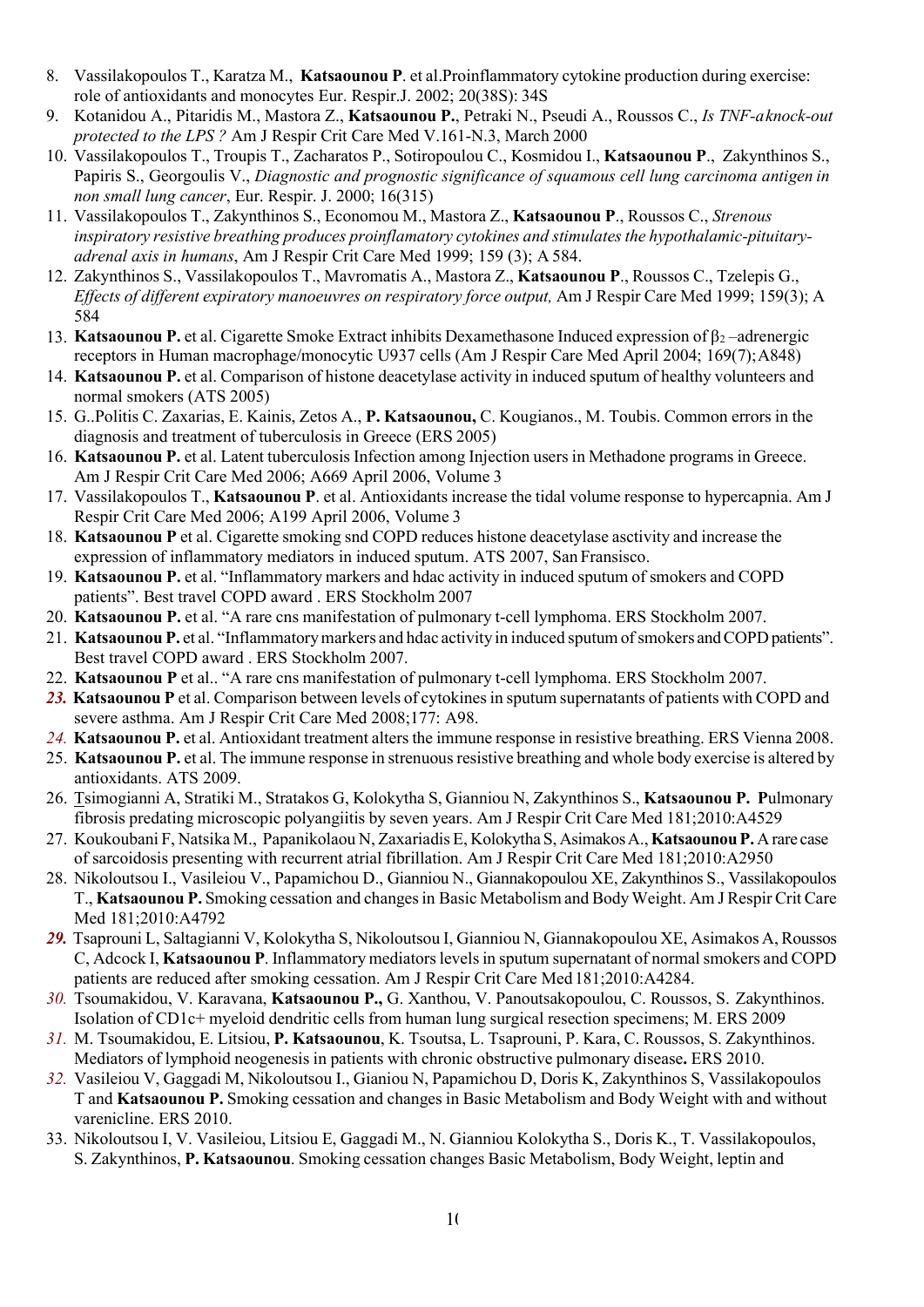insulin levels, adipose tissue percentage, Index of insulin resistance and Index of insuline secretion. State of the art Athens 2010.

- 34. A. Tsoutsa, I.Nikoloutsou, T. Vassilakopoulos, S.Zakynthinos, **P. Katsaounou**. Couples of significant others ( COSO) in a joint effort to quit smoking are more successful in achievingand maintaining abstinence. ERS 2012 Vienna
- 35. A. Tsoutsa, .E. Litsiou, V. Saltagianni, D. Fotopoulos, S.Kolokytha, S.Zakynthinos, **P. Katsaounou**. Economic Crisis and Smoking in Health professionals in Greece. ERS 2013 Barcelona.
- 36. A. Tsoutsa, .E. Litsiou, V. Saltagianni, D. Fotopoulos, S.Kolokytha, S.Zakynthinos, **P. Katsaounou**. Treatment of Tobacco Addiction Using the Feeling-State Addiction Protocol (FSAP) of theEye Movement Desensitization and Reprocessing (EMDR) Treatment. ERS 2013 Barcelona.

**F E L L O W S H I P S :** Onassis Foundation 2001.

European Respiratory Society Fellowship 2002. ERS COPD Travel Grant for Best Posters 2007.

> **Paraskevi Katsaounou** is a lecturer of the Medical school and works at the department of Respiratory and Critical Care. She is highly involved in teaching medical students and academic research. The outpatient respiratory clinics ofthe department are also, highly reputable and have a pooling of thousands of patients. A smoking cessation clinic was founded four years ago, which is receiving more than 400 smokers yearly. Evangelismos Smoking Cessation Team consists of highly qualified personnel of 3 respiratory physicians, psychologist, dietician and a respiratorynurse that are giving a combination of medical, psychological and dietaryinstructions. The SmokingCessation clinic has an increasing patient inclusion rate, while the success rate in SC reaches 60%. It is the first clinic in Greece with established dietary support, especially for women that are afraid of gaining weight with SC.She isin charge ofthe smoking cessation clinic. She is running a model SC clinic, with full support for the smokers, and has managed to cooperate closely with other internal clinics for supporting hospitalized patients in quitting smoking i.e. the Cardiology, Oncology, Urology and many other departments of Evangelismos Hospital and Obstetrics in Elena Athens Hospital. The Clinic welcomes new protocols exploring smoking cessation. She supervises three Doctoral theses relevant with smoking cessation, with the first results announced last year in the American Thoracic Society's Congress 2010 in New Orleans 45-46, the European Respiratory Society's Congress 2010 in Barcelona<sup>47</sup> and the 15th State of the Art Interdisciplinary Review Course on Thoracic & Critical Care Medicine Athens 2011<sup>48</sup>. A relative review has also, been published. She is a frequent speaker on smoking cessation at several national (Smoking Asthmatic, 13<sup>th</sup> State of the Art Interdisciplinary Review Course on Thoracic & Critical Care Medicine Athens 2009 etc) scientific meetings, including Pfizer meetings and international ("Smoking interventionsin asthma"-World Congress of Asthma Athens 2010, "The smoking asthmatic"-ERS school seminar. 18<sup>th</sup> Hellenic Respiratory Society 2009, "Coronary Artery Disease, Nicotine Addiction, and Depression: The Tragic Triad"- Athens Cardiology Update 2010) ones. She also gave many talksin varioustowns of Greece regarding smoking cessation (12-5-2010 Kalamata, quitting smoking for pharmacologists; "Smoking related diseases",Lamia 17- 4-2010; "Mechanisms of nicotine addiction", Corfu June 2010). She participatesin smoking cessation seminarsin the recent years: In April 2008, in Nicosia participated in a seminal regarding the treatment of Nicotine Addiction. On November 2009, she participated on the Global Healthcare Alliance for the Treatment of Tobacco Dependence. In May 2010, she presented the differences on the implementation level of the smoking ban between Cyprus & Greece to representatives of the Media, initiating collaboration between the Hellenic and the Cypriot Respiratory Societies. In June 2010, she participated to "train the trainer" meeting in Paris, organized by Pfizer. In September 2010, at the HTS's meeting in Rhodes, talked about Smoking in Women and particularly in pregnancy, starting a research collaboration with the largest public Obstetrics specialized hospital in Greece regarding firstly, the Smoking cessation of women during pregnancy and secondly, the effects of smoking during pregnancy on childhood allergies. She is a member of the smoking cessation group of Hellenic Thoracic Society (HTS) and a qualified trainer of chest physicians in Greece. Annually, the smoking cessation group of the Hellenic Thoracic Society is organizing training seminars for respiratory professionals in order to qualify them in smoking cessation. In these seminars the applicant is a giving many talks and participates to all respiratory physicians training. Last year, Greek government passed a law banning smoking inall public places in Greece. On this occasion people that decided quitting smoking increased and the applicant gave many informative talks on TV and radio which also advertised Smoking Cessation Clinic of Evangelismos hospital and increased smoker's recruitment. She reveals a high interest in research and CME. Working in close collaboration with